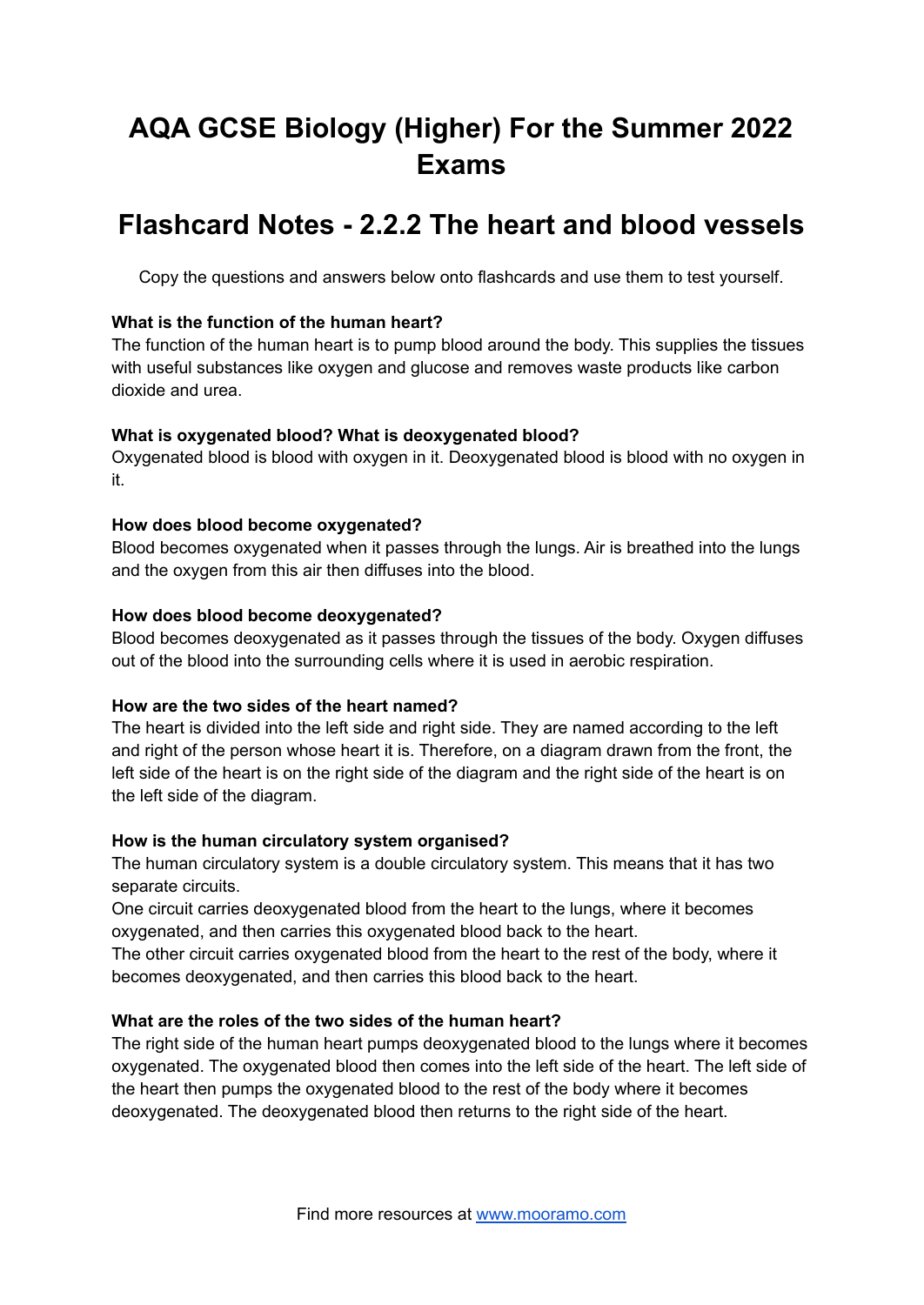## **What are the chambers of the human heart called?**

The human heart has four chambers.

They are called the left atrium, the right atrium, the left ventricle and the right ventricle. The plural of atrium is *atria* and the plural of ventricle is *ventricles*.

## **Where are the chambers of the human heart located and how are they connected?**

The atria are located at the top of the heart and the ventricles are located below them. The left atrium is located above the left ventricle (on the left side of the heart). These two chambers are connected so that blood can flow from the left atrium down into the left ventricle.

The right atrium is located above the right ventricle (on the right side of the heart). These two chambers are also connected, so that blood can flow from the right atrium down into the right ventricle.

There are no connections between the left and right sides of the heart.

#### **What is the function of the atria?**

The atria are where blood enters the heart. They then pump this blood into the ventricles. The left atrium receives oxygenated blood from the lungs, which it then pumps into the left ventricle.

The right atrium receives deoxygenated blood from the rest of the body, which it then pumps into the right ventricle.

#### **What is the function of the ventricles?**

The ventricles pump blood out of the heart. The right ventricle pumps deoxygenated blood to the lungs. The left ventricle pumps oxygenated blood to the rest of the body.

## **What are the three types of blood vessels and their functions?**

Arteries - Carry blood away from the heart. Capillaries - Exchange substances with the tissues of the body. Veins - Carry blood towards the heart.

## **Where in the heart are blood vessels located?**

Each of the four chambers of the heart has a blood vessel connected to it. The atria each have a vein bringing blood into them and the ventricles each have an artery carrying blood away from them.

#### **What is the name of the blood vessel connected to the right atrium? What is its role?**

The vein connected to the right atrium is called the vena cava. It brings deoxygenated blood from the body into the right atrium.

## **What is the name of the blood vessel connected to the right ventricle? What is its role?**

The artery connected to the right ventricle is called the pulmonary artery. It carries deoxygenated blood from the right ventricle to the lungs (the word *pulmonary* means 'to do with the lungs').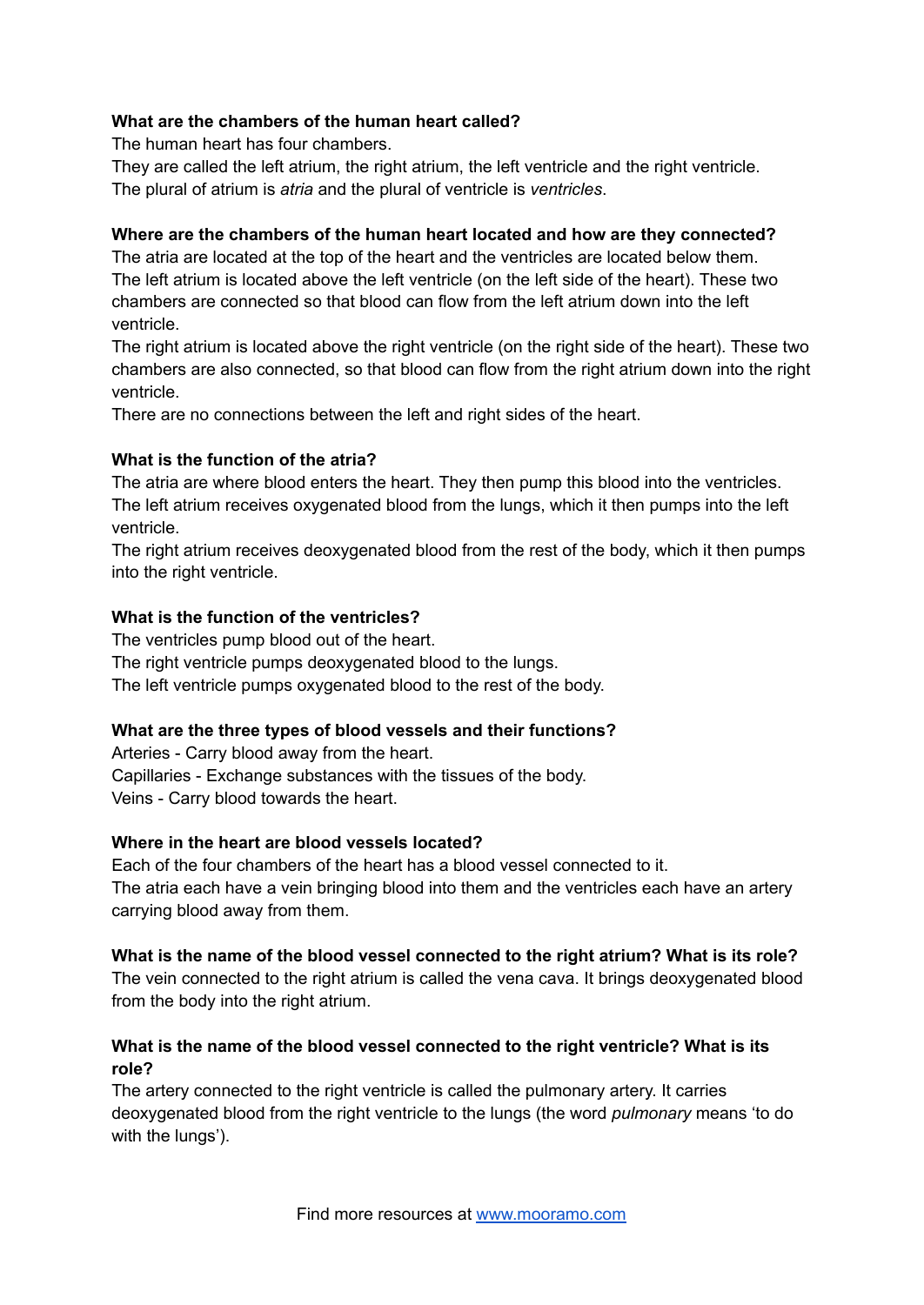## **What is the name of the blood vessel connected to the left atrium? What is its role?**

The vein connected to the left atrium is called the pulmonary vein. It brings oxygenated blood from the lungs into the left atrium.

## **What is the name of the blood vessel connected to the left ventricle? What is its role?**

The artery connected to the left ventricle is called the aorta. It carries oxygenated blood from the left ventricle to the rest of the body.

#### **What route does blood take as it moves through the circulatory system?** OXYGENATED BLOOD:

Capillaries in lungs > Pulmonary vein > Left atrium > Left ventricle > Aorta > Capillaries in the rest of the body

DEOXYGENATED BLOOD:

Capillaries in the rest of the body > Vena cava > Right atrium > Right ventricle > Pulmonary artery > Capillaries in lungs

#### **What are valves?**

Valves are structures within the heart and the veins which prevent the backflow of blood. Blood can only flow through a valve in one direction, which ensures that blood always follows the correct route through the circulatory system.

#### **What are the coronary arteries?**

The coronary arteries are arteries found on the outside of the heart. They supply blood to the cells in the walls of the heart - including the muscle cells which contract to cause the heart to pump.

## **What is the pacemaker?**

The pacemaker is a group of cells in the wall of the right atrium which control the heart rate. The pacemaker sends out regular electrical impulses causing the heart muscle to contract.

## **What is an artificial pacemaker?**

An artificial pacemaker is an electrical device which can be implanted into a patient's chest in order to correct irregularities in the heart rate. An artificial pacemaker sends regular electrical impulses into the heart muscle, causing it to contract. Therefore, an artificial pacemaker takes over the function of the natural pacemaker.

## **What is the general structure of all blood vessels?**

All blood vessels consist of a hollow space, called a lumen, surrounded by walls. The lumen is the space that the blood moves through.

## **What is the structure of arteries?**

Arteries have a narrow lumen surrounded by very thick walls. The walls contain muscle tissue and elastic fibres.

## **How is the structure of arteries related to their function?**

The narrow lumen and thick walls of arteries allow them to withstand and maintain the high pressure of the blood which is coming directly from the heart.